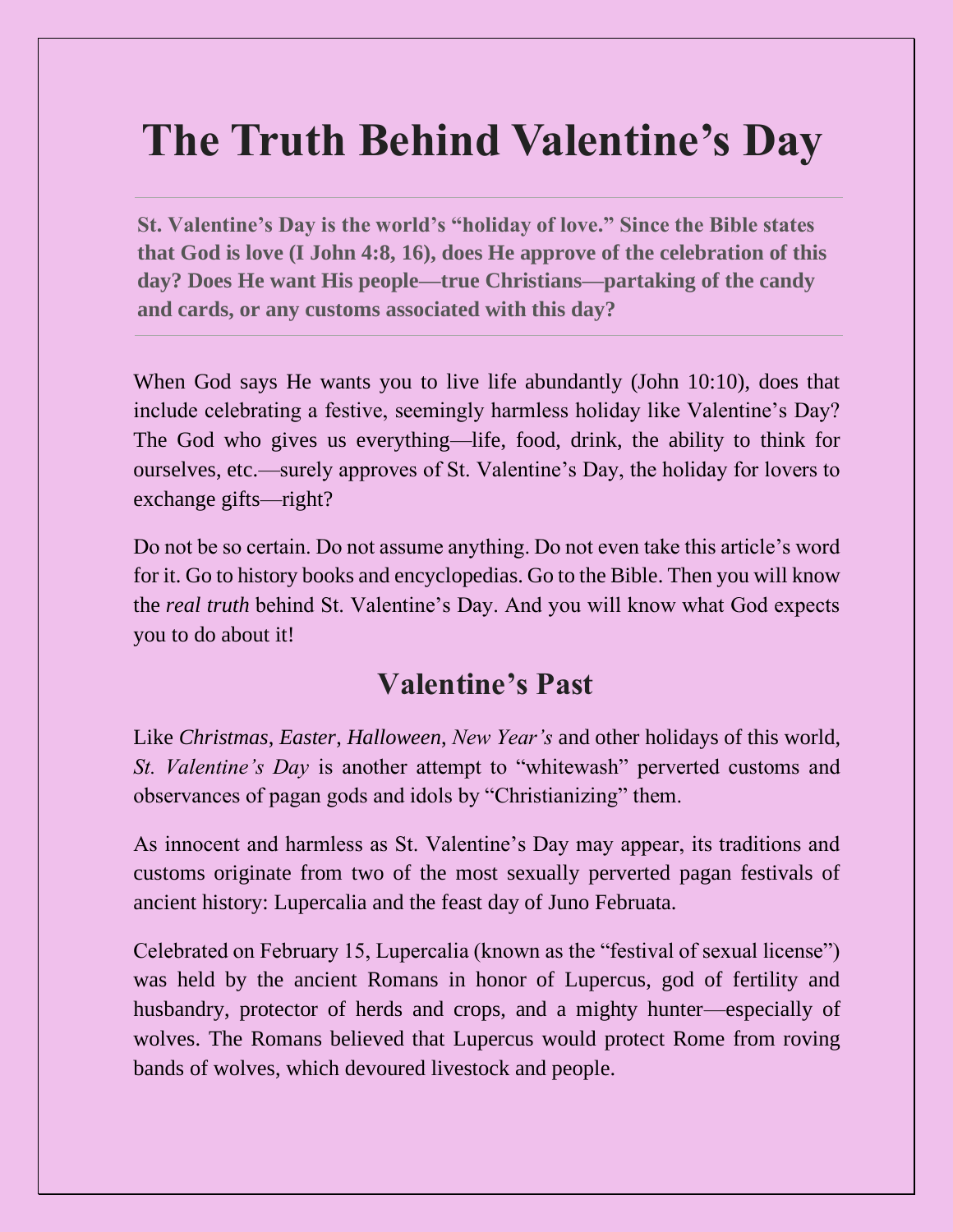Assisted by Vestal Virgins, the Luperci (male priests) conducted purification rites by sacrificing goats and a dog in the Lupercal cave on Palatine Hill, where the Romans believed the twins Romulus and Remus had been sheltered and nursed by a she-wolf before they eventually founded Rome. Clothed in loincloths made from sacrificed goats and smeared in their blood, the Luperci would run about Rome, striking women with *februa*, thongs made from skins of the sacrificed goats. The Luperci believed that the floggings purified women and guaranteed their fertility and ease of childbirth. *February* derives from *februa* or "means of purification."

To the Romans, February was also sacred to Juno Februata, the goddess of febris ("fever") of love, and of women and marriage. On February 14, billets (small pieces of paper, each of which had the name of a teen-aged girl written on it) were put into a container. Teen-aged boys would then choose one billet at random. The boy and the girl whose name was drawn would become a "couple," joining in erotic games at feasts and parties celebrated throughout Rome. After the festival, they would remain sexual partners for the rest of the year. This custom was observed in the Roman Empire for centuries.

## **Whitewashing Perversion**

In A.D. 494, Pope Gelasius renamed the festival of Juno Februata as the "Feast of the Purification of the Virgin Mary." The date of its observance was later changed from February 14 to February 2, then changed back to the 14. It is also known as Candlemas, the Presentation of the Lord, the Purification of the Blessed Virgin and the Feast of the Presentation of Christ in the Temple.

After Constantine had made the Roman church's brand of Christianity the official religion of the Roman Empire (A.D. 325), church leaders wanted to do away with the pagan festivals of the people. Lupercalia was high on their list. But the Roman citizens thought otherwise.

It was not until A.D. 496 that the church at Rome was able to do anything about Lupercalia. Powerless to get rid of it, Pope Gelasius instead changed it from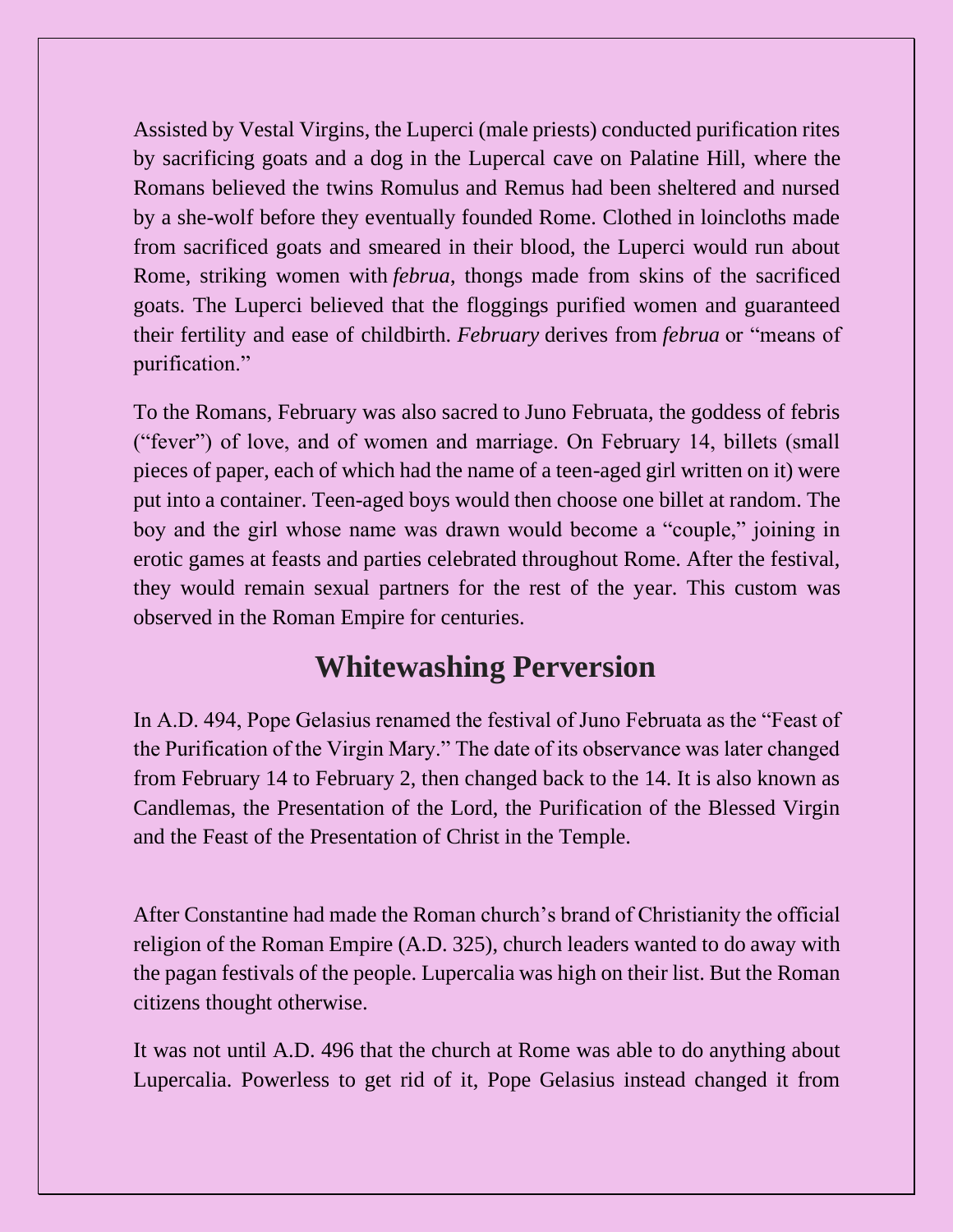February 15 to the 14th and called it St. Valentine's Day. It was named after one of that church's saints, who, in A.D. 270, was executed by the emperor for his beliefs.

According to the Catholic Encyclopedia, "At least three different Saint Valentines, all of them martyrs, are mentioned in early martyrologies under the date of 14 February. One is described as a priest at Rome, another as bishop of Interamna (modern Terni), and these two seem both to have suffered in the second half of the third century and to have been buried on the Flaminian Way, but at different distances from the city…Of the third Saint Valentine, who suffered in Africa with a number of companions, nothing is further known." Several biographies of different men named Valentine were merged into one "official" St. Valentine.

The church whitewashed Lupercalia even further. Instead of putting the names of girls into a box, the names of "saints" were drawn by both boys and girls. It was then each person's duty to emulate the life of the saint whose name he or she had drawn. This was Rome's vain attempt to "whitewash" a pagan observance by "Christianizing" it, which God has not given man the power or authority to do. Though the church at Rome had banned the sexual lottery, young men still practiced a much toned-down version, sending women whom they desired handwritten romantic messages containing St. Valentine's name.

Over the centuries, St. Valentine's Day cards became popular, especially by the late eighteenth and early nineteenth centuries. These cards were painted with pictures of Cupid and hearts, and meticulously decorated with lace, silk or flowers.

## **First Man Called Valentine**

But who was the original Valentine? What does the name Valentine mean? Valentine comes from the Latin *Valentinus*, which derives from *valens*—"to be strong, powerful, mighty." The Bible describes a man with a similar title: "And Cush begat Nimrod: he began to be a *mighty one* in the earth. He was a *mighty hunter* before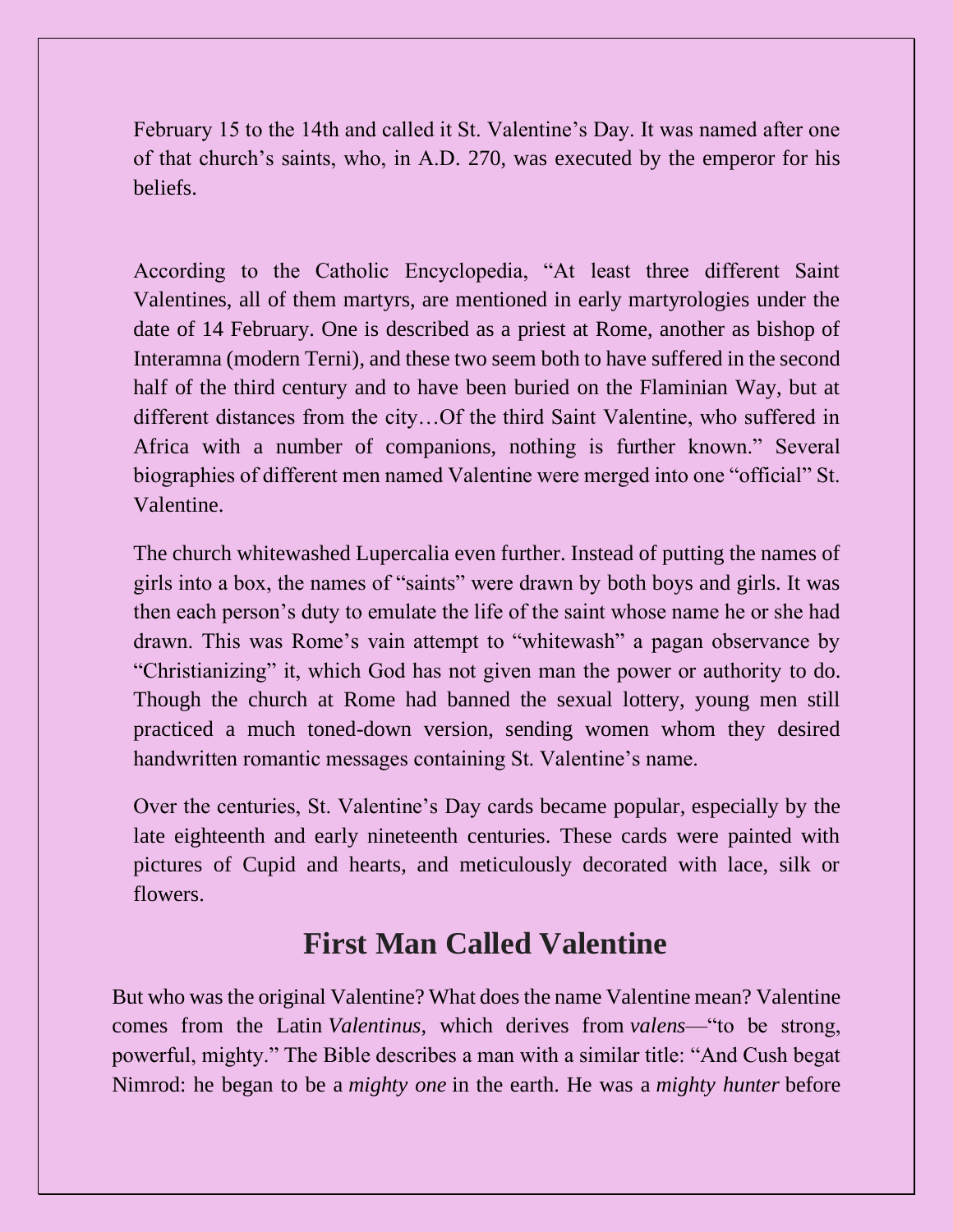the Lord: wherefore it is said, Even as Nimrod the *mighty hunter* before the Lord" (Gen. 10:8-9). He was said to have hunted with bow and arrow.

As mentioned, the Romans celebrated Lupercalia to honor the hunter god Lupercus. To the Greeks, from whom the Romans had copied most of their mythology, Lupercus was known as Pan, the god of light. The Phoenicians worshipped the same deity as Baal, the sun god. Baal was one of many names or titles for Nimrod, a mighty hunter, especially of wolves. He was also the founder and first lord of Babel (Gen. 10:10-12). Defying God, Nimrod was the originator of the Babylonian Mystery Religion, whose mythologies have been copied by the Egyptians, the Greeks, the Romans and a multitude of other ancient peoples. Under different names or titles—Pan, Lupercus, Saturn, Osiris—Nimrod is the strong man and hunter-warrior god of the ancients.

But what does the heart symbol have to do with a day honoring Nimrod/Valentine?

The title *Baal* means "lord" or "master," and is mentioned throughout the Bible as the god of pagans. God warned His people not to worship or even tolerate the ways of Baal (Nimrod). In ancient Chaldean (the language of the Babylonians), *bal*, which is similar to *Baal*, meant, "heart." This is where the Valentine heart symbol originated.

Now notice the name *Cupid*. It comes from the Latin verb *cupere*, meaning "to desire." Cupid was the son of Venus, Roman goddess of beauty and love. Also known as Eros in ancient Greece, he was the son of Aphrodite. According to myth, he was responsible for impregnating numerous goddesses and mortals. Cupid was a child-like archer (remember, Nimrod was a skilled archer). Mythology describes Cupid as having both a cruel and happy personality. He would use his invisible arrows, tipped with gold, to strike unsuspecting men and women, causing them to fall madly in love. He did not do this for their benefit, but to drive them crazy with intense passion, to make their lives miserable, and to laugh at the results.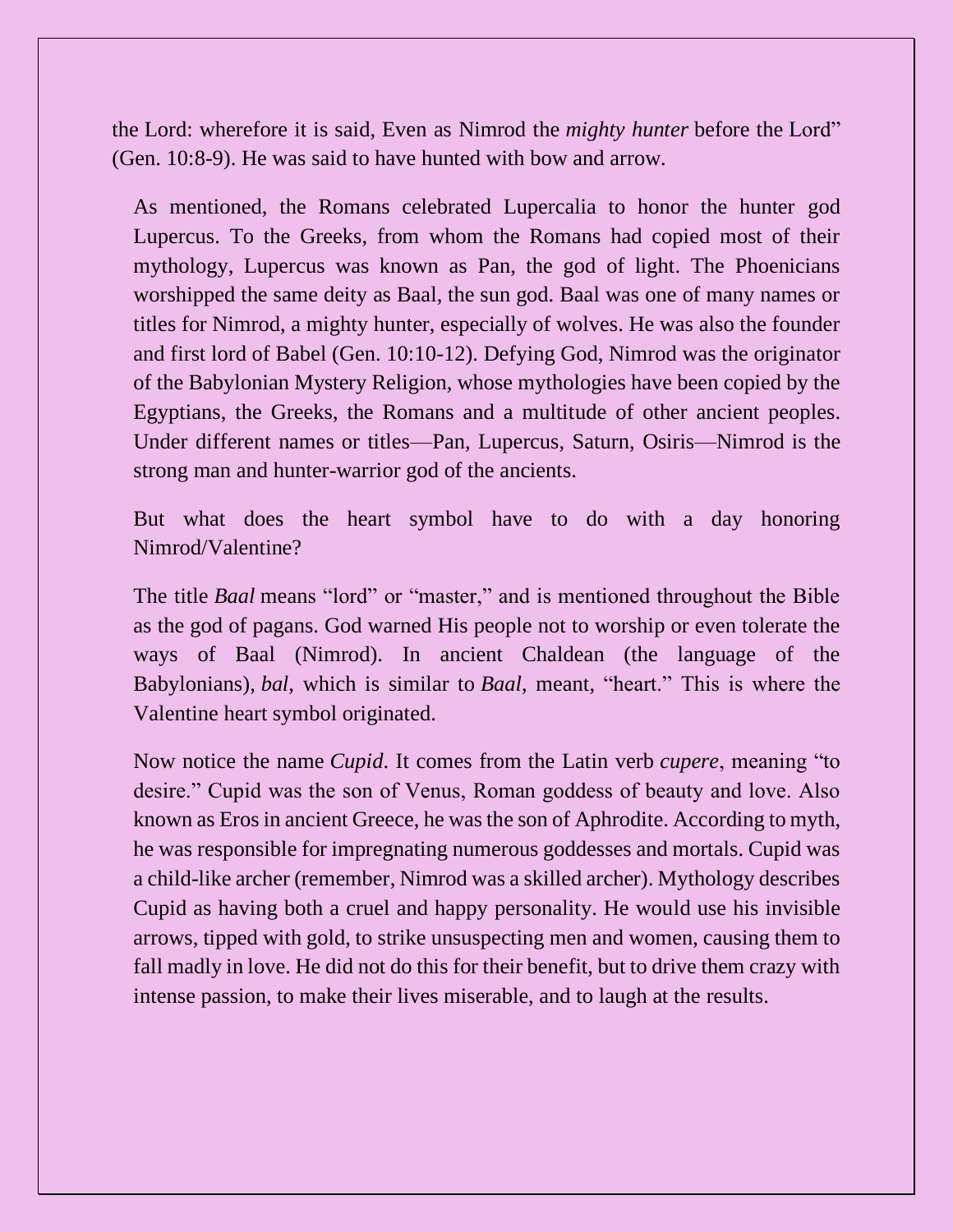Many of the gods of the Egyptians, Greeks, Romans, Assyrians and others were modeled after one man—Nimrod.

But what does this have to do with us today? Why should we be concerned with what happened in the past?

### **What God Thinks**

Read what God commands His people concerning pagan customs and traditions: "Learn not the way of the heathen…For the customs of the people are vain" (Jer. 10:2-3). Also notice Christ's words in Matthew 15:9: "…in vain they do worship Me, teaching for doctrines the commandments of men."

Throughout the Bible, God describes "heathens" as those who worship things that He had created (animals, the sun, the moon, stars, trees, etc.), or man-made idols, or *anything but* the one true God. He calls such people and their practices pagan. True Christians understand that God hates any customs, practices and traditions that are rooted in paganism.

But just how serious is God about paganism?

When He rescued the twelve tribes of Israel from brutal slavery and led them out of Egypt, He commanded them, "After the doings of the land of Egypt, wherein you dwelt, shall you not do: and after the doings of the land of Canaan, where I bring you, shall you not do: neither shall you walk in their ordinances" (Lev. 18:3). God demanded the Israelites not to defile themselves with the pagan practices and customs of surrounding nations (vs. 24-29). "Therefore shall you keep Mine ordinance, that you commit not any one of these abominable customs, which were committed before you, and that you defile not yourselves therein: I am the Lord your God" (vs. 30).

God cursed Egypt—a nation of nature-worshippers—with ten plagues and freed Israel from slavery. He rescued Israel from Pharaoh's army by parting the Red Sea and leading His people to safety. He fed the Israelites manna—special bread made by God—from heaven. He protected them from battle-tested Gentile armies, delivered them into the Promised Land and drove out their enemies.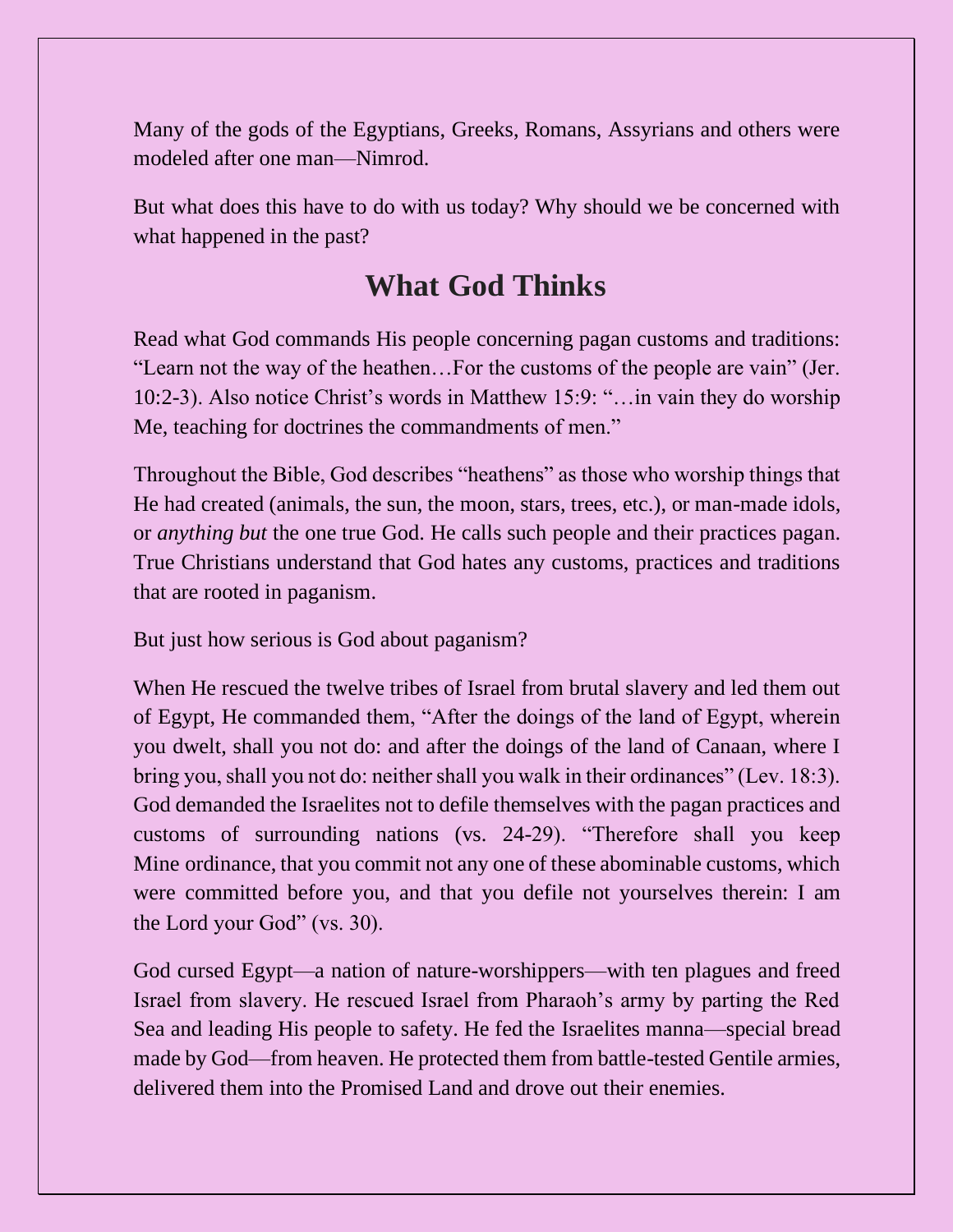How did Israel treat God in return? "Our fathers understood not Your wonders in Egypt; they remembered not the multitude of Your mercies; but provoked Him at the sea, even at the Red Sea…They soon forgot His works; they waited not for His counsel: But lusted exceedingly in the wilderness, and tempted God in the desert…They made a calf in Horeb, and worshipped the molten image. Thus they changed their glory into the similitude of an ox that eats grass. They forgot God their Savior, which had done great things in Egypt; wondrous works in the land of Ham, and terrible things by the Red Sea…they despised the pleasant land, they believed not His word: But murmured in their tents, and hearkened not unto the voice of the Lord …They joined themselves also unto Baal-peor, and ate the sacrifices of the dead. Thus they provoked Him to anger with their intentions" (Psa. 106:7, 13-14, 19-22, 24-25, 28-29).

God explicitly commanded Israel to cast out and utterly destroy all nations that occupied the Promised Land (Canaan). Above all, His people were not to make political alliances with them or marry into their families (Deut. 7:1-3, 5, 16). "For they will turn away your sons from following Me, that they may serve other gods"  $(vs. 4)$ .

But the Israelites thought they knew better than God. They decided to do things their own way. "They did not destroy the nations, concerning whom the Lord commanded them: But were mingled among the heathen, and learned their works. And they served their idols: which were a snare unto them. Yes, they sacrificed their sons and their daughters unto devils [demons], and shed innocent blood, even the blood of their sons and of their daughters, whom they sacrificed unto the idols of Canaan: and the land was polluted with blood. Thus were they defiled with their own works, and went a whoring with their own inventions" (Psa. 106:34-39).

To wake them up and get them back on track as the model nation He had originally intended, God gave Israel over to their enemies. Israel repented and cried out to God. God rescued them. With their bellies full and lives protected, the Israelites went back to pursuing other gods. God punished Israel again. Israel repented and cried out to God.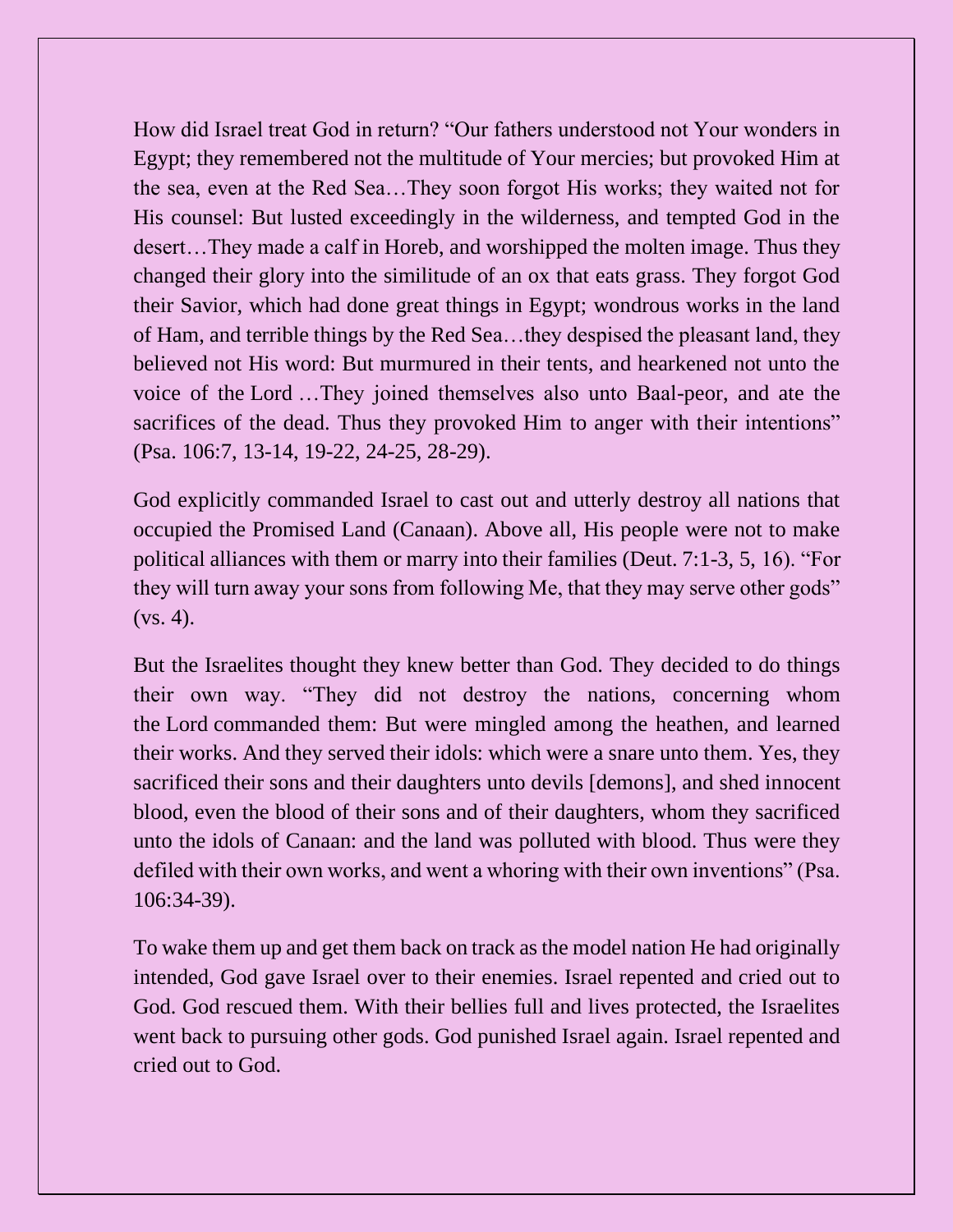And so went the deliverance-idolatry-punishment-repentance cycle (vs. 40-46), until finally, God had no other choice but to divorce unfaithful Israel (Jer. 3:6-11).

He used the Assyrians, one of the most brutal warrior nations in history, to invade, conquer, enslave and relocate the entire northern kingdom of Israel (II Kings 17). Having "disappeared" from history, the modern-day descendants of those ten "lost" tribes are unaware of their true identity even to this day.

Later, God sent the southern kingdom of Judah (mainly the tribes of Judah, Benjamin and Levi) into Babylonian exile (II Kings 24 and 25). Because they kept (at least physically) the true Sabbath, which is a special sign that identifies the one true God and His people (Ex. 31:12-18), the Jews were able to retain their true identity.

The Israelites were severely punished because they lusted after pagan customs, rituals, traditions and practices. As you can see, God does not take paganism lightly.

### **Why Paganism Is Wrong**

Just why does God hate anything that resembles pagan customs? Is it possible to "whitewash" or "Christianize" pagan practices and make them clean? Is it okay to practice pagan customs as long as you "worship God"?

Notice what God says in Leviticus chapter 18. After rescuing Israel from slavery, God warned them not to practice the customs they had picked up in Egypt, or learn the ways, customs and traditions of the Gentile nations that they would encounter in the Promised Land (vs. 1-3). Instead, God commanded Israel to follow His ways (vs. 4-5).

God then describes the pagan ways of these ungodly nations in great detail. In verses 7-20, He condemns all kinds of heterosexual sex relations that fall outside the holy boundaries of marriage—incest, fornication, adultery, etc. In verses 22-23, God condemns homosexuality and bestiality. Together, these sins break down and destroy the family unit that God had so lovingly created and instituted.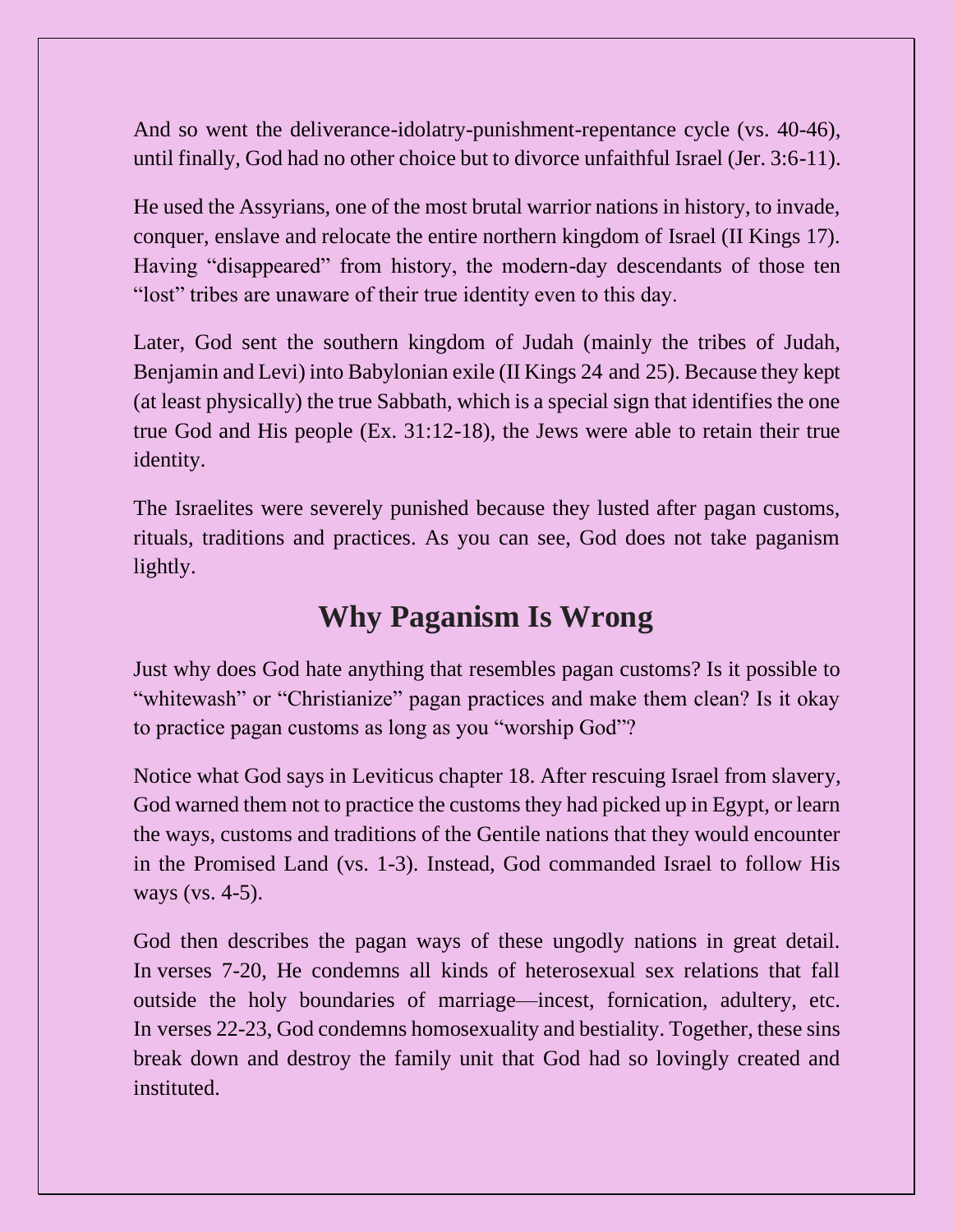Notice what God links to these perversions: "And you shall not let any of your seed [children] pass through the fire to Molech, neither shall you profane the name of your God: I am the Lord" (vs. 21). God ties in the perverse sexual practices of ungodly, pagan nations with human sacrifices—parents offering the lives of their children to pagan gods!

The Bible shows that Israel not only disobeyed God and wholeheartedly embraced the sexual immorality of the Gentiles, they even went a step further.

"And they have turned unto Me the back, and not the face: though I taught them, rising up early and teaching them, yet they have not hearkened to receive instruction. But they set their abominations in the house [the temple at Jerusalem], which is called by My name, to defile it. And they built the high places of Baal, which are in the valley of the son of Hinnom, to cause their sons and their daughters to pass through the fire unto Molech; which I commanded them not, neither came it into My mind, that they should do this abomination, to cause Judah to sin" (Jer. 32:33-35).

Imagine. Israel committed a sin so vile, so disgusting, that it even shocked God! But that was then. What about today? Surely, parents do not sacrifice their children to pagan gods today—or do they?

Do not be so certain. Perhaps their *lives* are not being sacrificed—but what about their *innocence*?

Parents today expect their little ones to "fall in love" and have boyfriends and girlfriends. They think it is "cute" when little boys and girls hold hands and act like a couple, sneaking a kiss or two when no one is watching. Some parents get worried when their kids do not show romantic interest in the opposite sex. They constantly ask them, "Do you have a boyfriend yet?" or "Who's your girlfriend?"

Yet these same parents are surprised when their teen-aged "little girl" gets pregnant. Or catches a sexually transmitted disease. Or gets an abortion behind their back.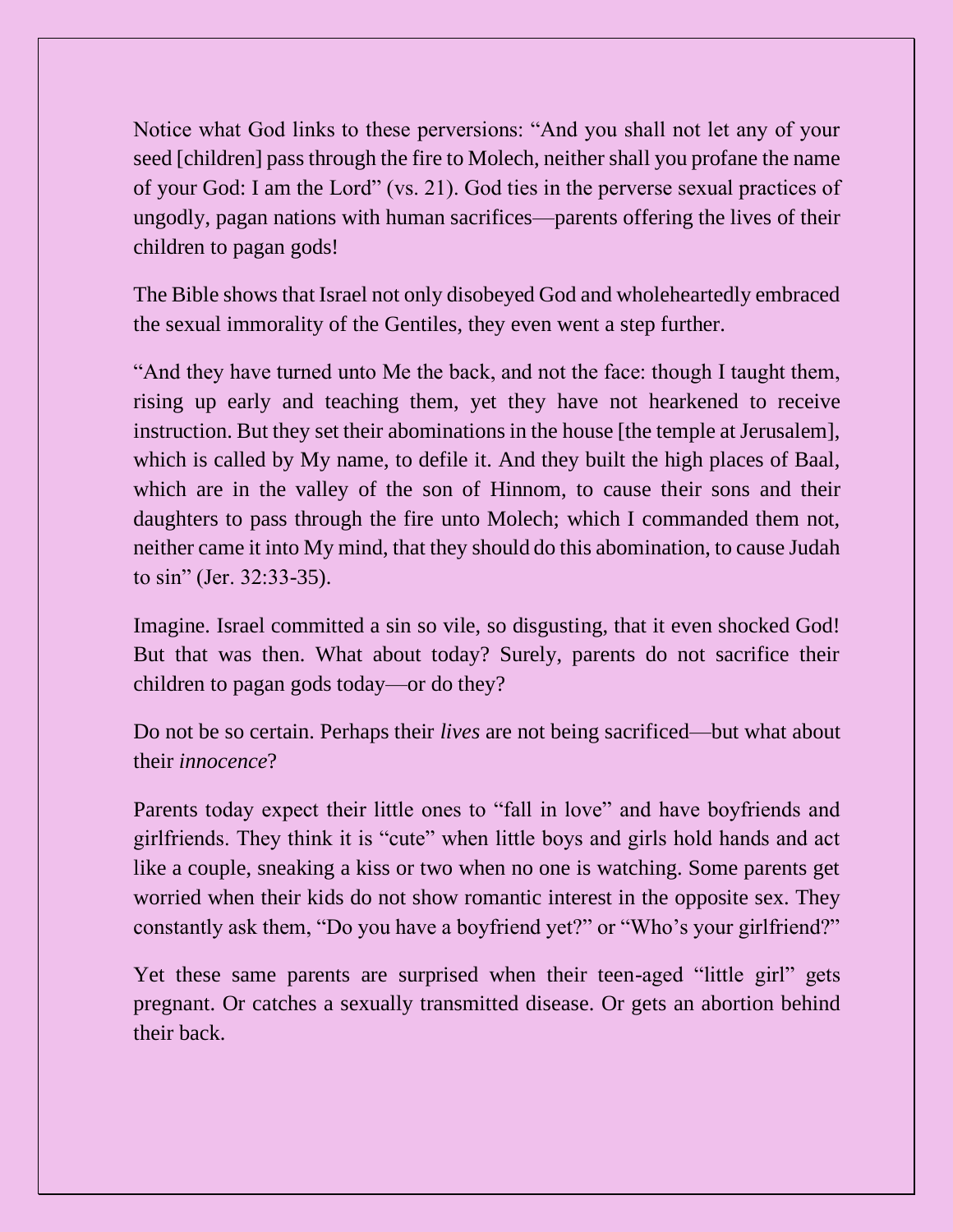St. Valentine's Day is just one of many tools the "god of this world" (II Cor. 4:4) uses to get parents to sacrifice the *innocence of their children*.

When little boys and girls draw each other's names in a lottery and send Valentine cards and gifts to each other, declaring their "love," they are learning the first stages of intimate relations that the Creator God designed specifically for emotionally mature adults. Instead of embracing the carefree innocence of youth, growing up without the headaches and heartaches of adulthood (finding a job, paying bills, marriage, raising a family, etc.), children today are taught to lust after each other. They are caught up in a daily drama of "If-you-loved-me-you'd-sleepwith-me; I'm-pregnant; It's-not-mine, she-had-an-abortion." By the time they reach adulthood, virtually every shred of innocence, sincerity and moral decency has been stripped from them. Emotionally drained, they have world-weary, "been there, done that" attitudes. And their lives are just beginning.

This is why we live in a world where a teen-aged virgin is a rare find. Where what used to be called "shacking up" and "living in sin" is now simply "living together." Where sex is nothing more than meaningless physical recreation—no emotional attachments, no cares, no concerns. Where people change sex partners as conveniently as they change clothes. Where unmarried twenty- or thirtysomethings have had at least *five* sexual partners—and that is considered a low number, especially in the United States. Where men are not referred to as "my husband," or "my fiancé," but as "my second baby's father."

How pathetic!

Satan has deceived the whole world (Rev. 12:9) in multiple ways—especially when it comes to intimate relationships. St. Valentine's Day is just one of his tools for deception.

## **"Come Out of Her, My People"**

Concerning the near future, when man's Satan-influenced world is about to collapse, God declares, "Babylon the great is fallen, is fallen, and is become the habitation of devils [demons], and the hold of every foul spirit, and a cage of every unclean and hateful bird. For all nations have drunk of the wine of the wrath of